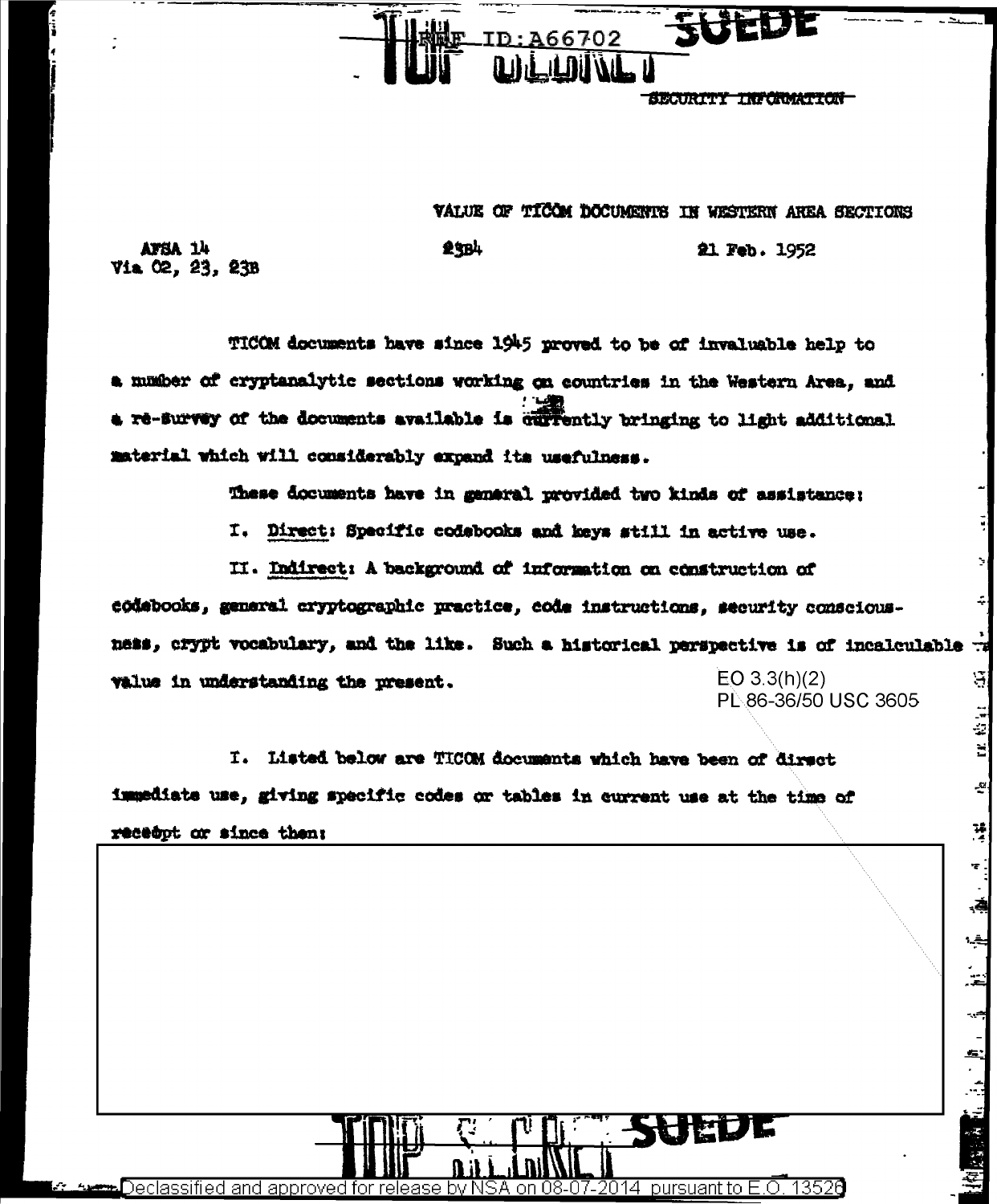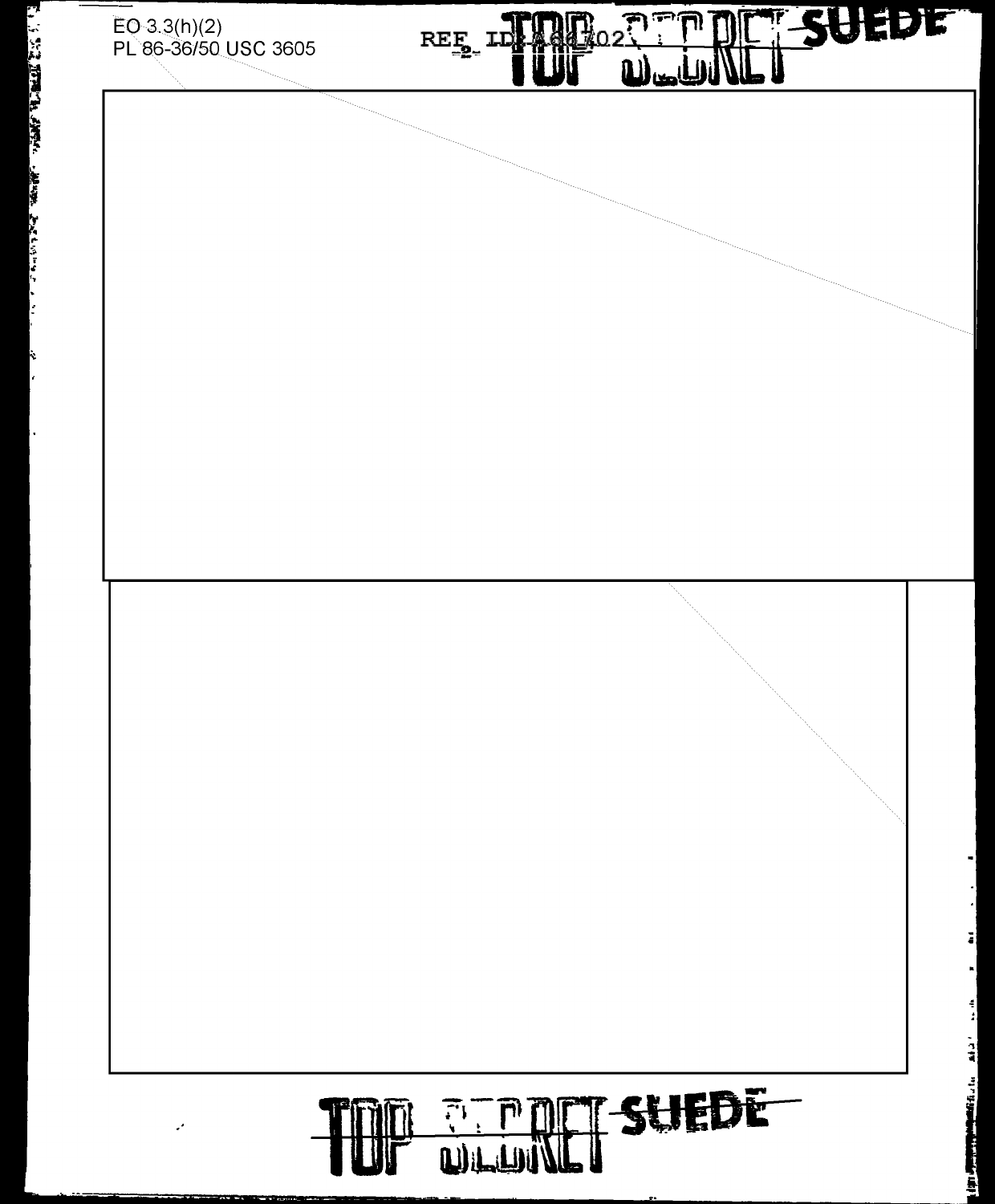Identification of these compromised codebooks with actively used systems has resulted in the saving of inestimable sums of money in bookbreaking personnel, and of months and even years of valuable time in reading the traffic and getting the intelligence to the interested consumers. Such identification, it should be pointed out, does not take place once and for all, making it possible to discard the residue. The last example given is evidence of the continuing usefulness of keeping TICOM documents readily available as new discoveries and problems disclose a need for material previously thought valueless.

REF INTERNETO2

II. No less important - in fact the chief enduring importance of TICOM - is its value in giving a historical perspective on cryptographic practices of a given country, thus casting the light of the past on present problems. This light comes from various sources: obsolete codebooks or enciphering keys, code and encipherment instructions (many of which accompany the codebooks and keys), general cryptographic manuals, German reports of their cryptanalytic progress on systems of various countries, and even sometimes old  $EO 3.3(h)(2)$ wartime traffic and intra-governmental correspondence. PL86-36/50 USC 3605

WE SUEDE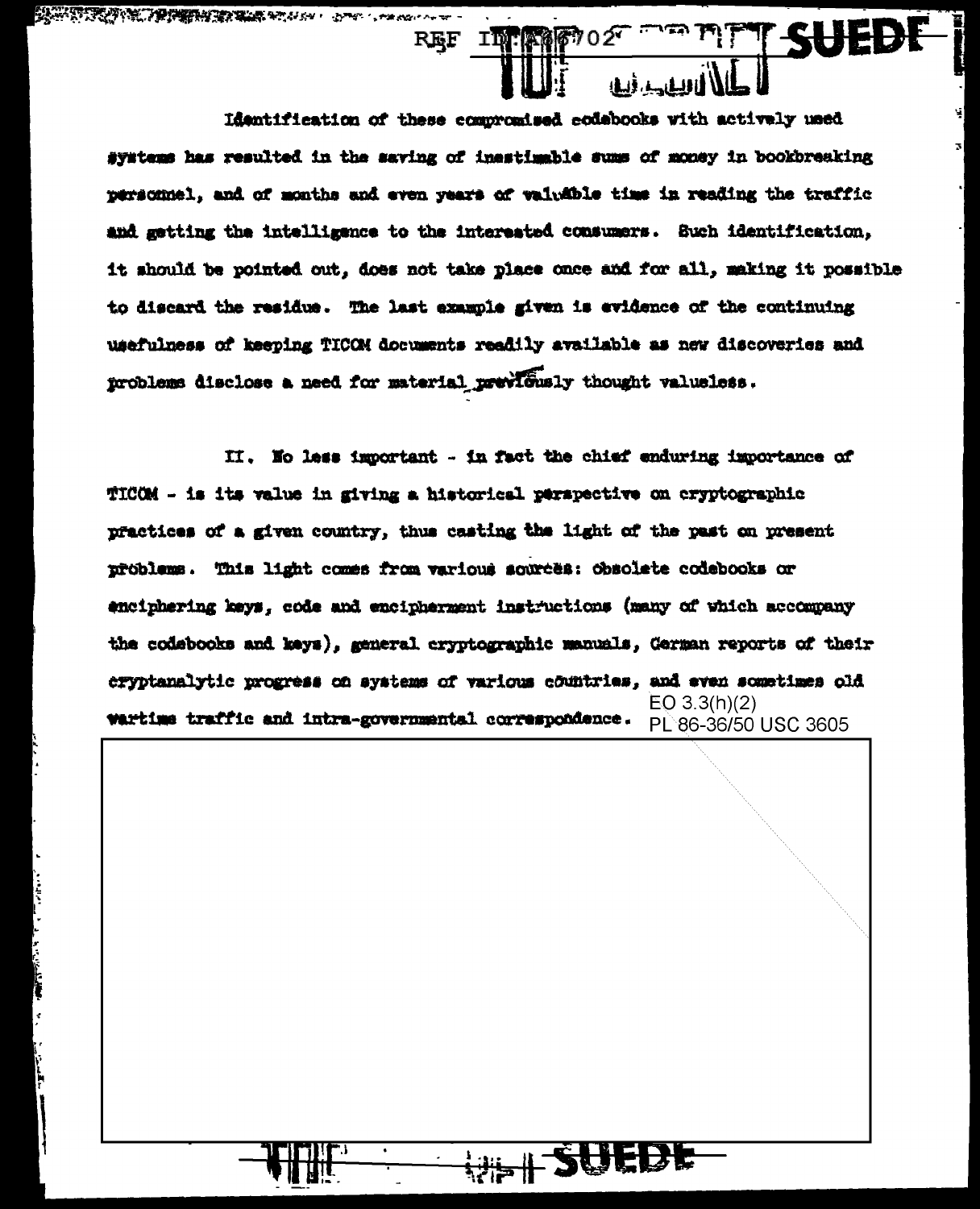

The contract of the second contract of the contract of the contract of the contract of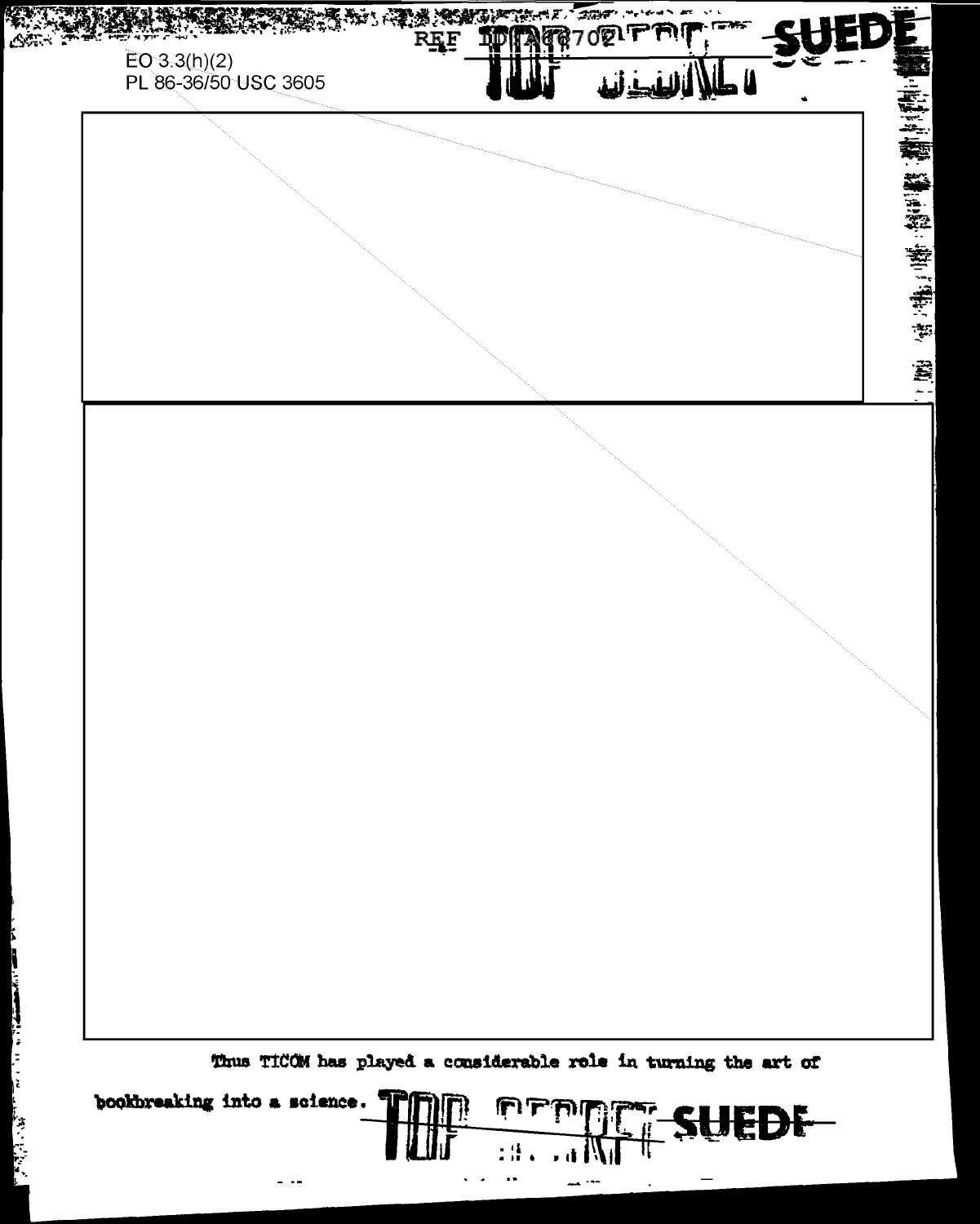